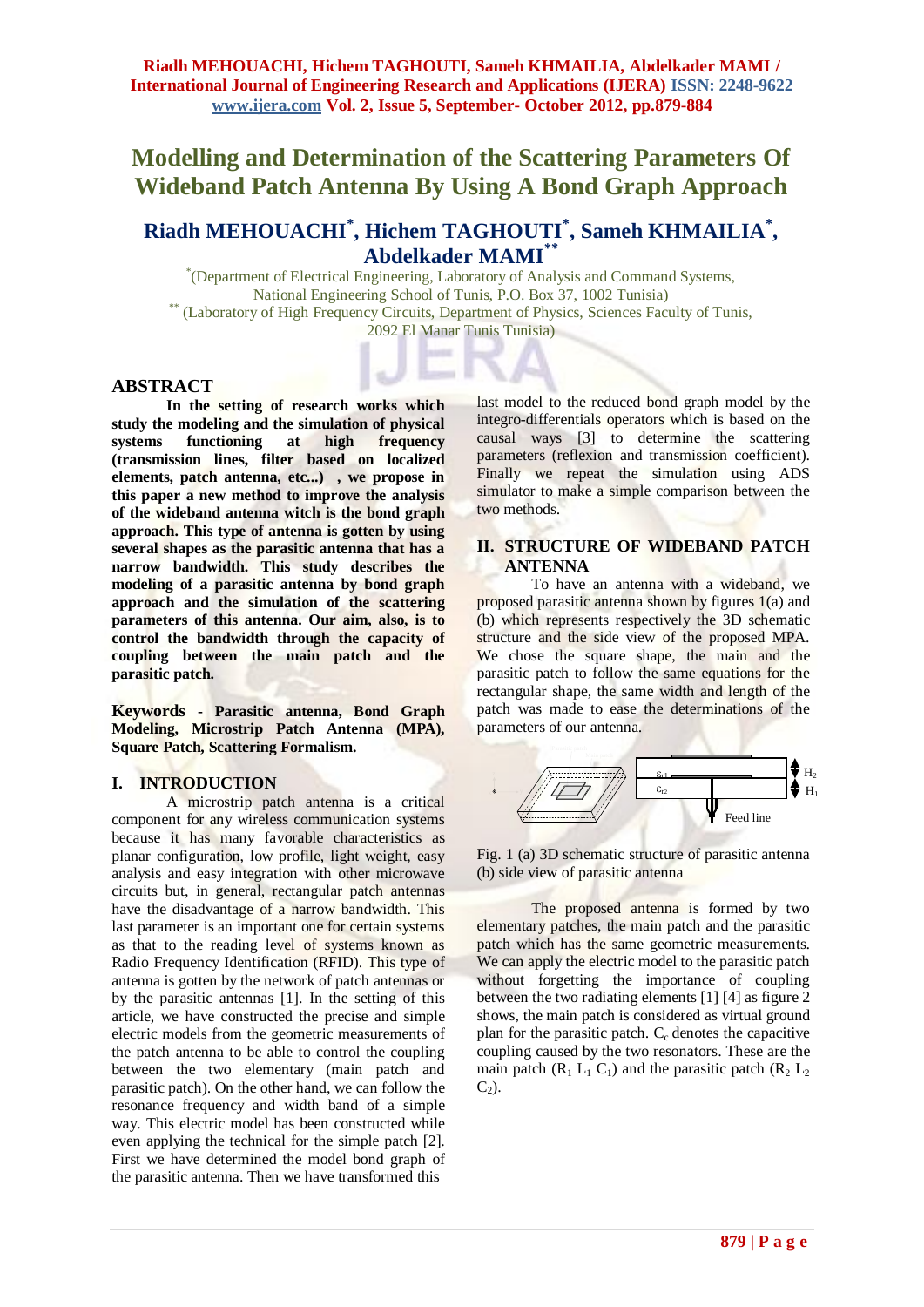

Fig. 2 Equivalent circuit of the proposed parasitic patch antenna

# **III. THEORETICAL CONSIDERATION**

#### **3.1 Analysis of parasitic antenna:**

The width of (MPA) can be determined by using the following equation  $[2][5]$ :

$$
W = \frac{1}{2f_r\sqrt{\mu_0\varepsilon_0}}\sqrt{\frac{2}{\varepsilon_r + 1}}
$$
 (1)

Where  $f_r$  resonant frequency

 $\varepsilon_0$  and  $\mu_0$  are the permittivity and the permeability in free space respectively.

The determinations of the parameters of the main and the parasitic are determined by the following equations

$$
C = \frac{\varepsilon_{\text{eff}} \varepsilon_0 W^2}{2H} \cos^{-2} \left( \frac{\pi x_0}{W} \right) \tag{2}
$$

*C : capacitance*

 $x_0$ : the distance of the feed point from the edge of the patch.

H : thickness of dielectric

The inductance L is given by:

$$
L = \frac{1}{w_{res}^2 C}
$$
  
\n
$$
w_{res} = 2\pi f_r
$$
\n(3)

The resistance 
$$
R
$$
 is calculate using equation (5).

$$
R = \frac{Q_T}{w_r C} \qquad Q_T : \text{Quality factor} \tag{5}
$$

$$
Q_T = \left[ \frac{1}{Q_R} + \frac{1}{Q_C} + \frac{1}{Q_D} \right]^{-1}
$$
 (6)

$$
Q_D = \frac{1}{Tg\delta}
$$
: Losses in the dielectric (7)

$$
Q_R = \frac{c_0 \sqrt{\varepsilon_{dyn}}}{4f_r H}
$$
: Radiation quality factor (8)

$$
Q_C = \frac{0.786\sqrt{f_r Z_{a0}(W)}H}{P_a}
$$
: Losses in the

conductor (9)

$$
Z_a(W) = \frac{60\pi}{\sqrt{\varepsilon_r}} \begin{bmatrix} \frac{W}{2H} + 0.441 + 0.082 \left( \frac{\varepsilon_r - 1}{\varepsilon_r^2} \right) \\ + \frac{(\varepsilon_r + 1)}{2\pi\varepsilon_r} (1.451 + \ln[\frac{W}{2H} + 0.94]) \end{bmatrix}^{-1}
$$
(10)

Is the impedance of an air filled microstrip line  $Z_{a0}(W) = Z_a(W, \varepsilon_r = 1)$ 

$$
P_a(W) = 2\pi \frac{W}{H} + \frac{W}{W + 0.94} \left[ (1 + \frac{W}{H}) \left( \frac{W}{H} + \frac{2}{\pi} \ln(2\pi \exp(\frac{W}{2H} + 0.94)) \right)^{-2} (11) \right]
$$

 $Tg\delta$ : is the tangent of loss in the dielectric and is given by:

$$
\delta = \left[ \frac{H}{W} 0.882 + \left[ 0.164(\varepsilon_r - 1)/\varepsilon_r^2 + ((\varepsilon_r + 1)(0.756 + \ln(\frac{W}{H} + 1.88))/\pi\varepsilon_r) \right] \right] (12)
$$
  

$$
\varepsilon_{dyn} = \frac{C_{dyn}(\varepsilon)}{\sigma}
$$
(13)

$$
E_{dyn} = \frac{E_{dyn}(E)}{C_{dyn}(E_0)}
$$
(13)

$$
C_{dyn}(\varepsilon) = \frac{\varepsilon_0 \varepsilon_r A}{H \gamma_n \gamma_m} + \frac{1}{2\gamma_n} \left[ \frac{\varepsilon_{ref}(\varepsilon_r, H, W)}{\varepsilon_0 Z(\varepsilon_r = 1, H, W)} - \frac{\varepsilon_0 \varepsilon_r A}{H} \right]
$$
(14)  

$$
\gamma_j = \begin{cases} 1, j = 0 \\ 2, j \neq 0 \end{cases}
$$

$$
Z(W, H, \varepsilon_r) = \frac{377}{H} \left[ \frac{W}{H} + 1.393 + 0.667 \ln \left[ \frac{W}{H} + 1.44 \right] \right]^{-1}
$$
 (15)

$$
f(\frac{W}{H}) = 6 + (2\pi - 6) \exp(-\frac{36.66H}{W}) 0.7528
$$
 (16)

The effective dielectric constant of microstrip line and is given by:

$$
\varepsilon_{\text{eff}} = \frac{\varepsilon_r + 1}{2} + \frac{\varepsilon_r - 1}{2} \left( 1 + 12 \frac{H}{W} \right)^{-\frac{1}{2}} \tag{17}
$$

The capacity of Gap in presence of dielectric which describes the coupling between the two patches is given by:

$$
C_{gd} = \frac{\varepsilon_0 \varepsilon_r}{\pi} \ln \coth\left(\frac{\pi s}{4H}\right) + 0.65 C_f \left[\frac{0.02H}{S} \sqrt{\varepsilon_r} + (1 - \frac{1}{\varepsilon_r^2})\right] (18)
$$
  

$$
C_f = C_{f1} + C_{f2} \qquad C_f : \text{Fringe capacity}
$$

$$
C_{f1} = \frac{1}{2\gamma_n} \left[ \frac{Z(W, H, \varepsilon_r = 1)}{cZ^2(L, H, \varepsilon_r)} - \frac{\varepsilon_0 \varepsilon_r W}{H} \right] L \tag{19}
$$

$$
C_{f2} = \frac{1}{2\gamma_m} \left[ \frac{Z(W, H, \varepsilon_r = 1)}{cZ^2(L, H, \varepsilon_r)} - \frac{\varepsilon_0 \varepsilon_r W}{H} \right] W \tag{20}
$$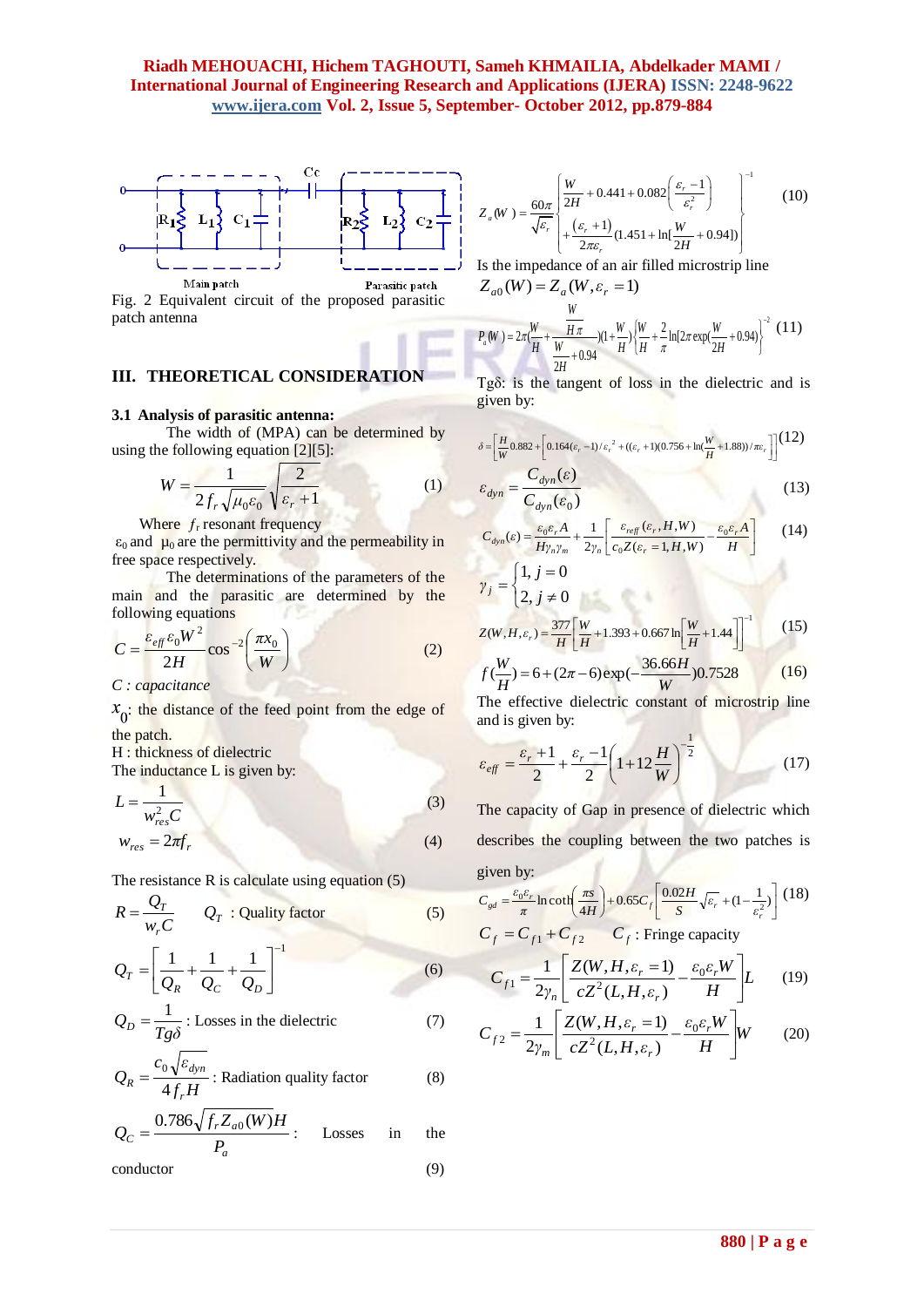• zCc: the reduced impedance of the element put in series

#### **3.2 Characteristics of parasitic antenna**

The summary of antenna characteristics are shown on table1, the main patch and the parasitic patch have

the same measurements and characteristics.

| <b>Main patch characteristics</b>       | value (mm)         |
|-----------------------------------------|--------------------|
| Main patch width (W)                    | 37.9 <sub>mm</sub> |
| Relative permittivity $(\epsilon_{r1})$ | 2.6                |
| Tang $(\delta)$                         | 0.002              |
| Thickness of dielectric $(H_1)$         | 3.2mm              |

Table 1. Summary of patch characteristics

# **I. SCATTERING PARAMETERS OF THE PARASITIC ANTENNA**

First we propose to determine the scattering parameters [6] of the parasitic antenna [2] from its reduced bond graph model [7] without forgetting causality assignment. Finally we compare the results found by the method of bond graph with the results determined by using the classic method (HP-ADS software).



Fig.3 Reduced bond graph model of the parasitic **p** antenna

#### **4.1 Determination of the bond graph model of the**

#### **parasitic antenna**

The equivalent circuit of parasitic antenna that is already shown permits us to determine the reduced bond graph model [11] given by the following figure.

• ymp and ypp: are respectively the reduced equivalent admittance of the main patch and parasitic patch.

The figure 3 indicates that our system is composed of three main parts that are port 1 (power source), port 2 (load) and quadruple (process). The causality assignment in input-output of this process [10] is shown by figure 4



Fig .4 Reduced bond graph model with flow-effort causality

 $\epsilon_1$  and  $\epsilon_2$  are respectively the reduced variable (effort) at the entry and the exit of the system.

 $·$  φ<sub>1</sub>and φ<sub>2</sub> are respectively the reduced variable (flow) at the entry and the exit of the system.

This type of reduced and causal bond graph has the following matrix:

$$
\begin{bmatrix} \varepsilon_1 \\ \varphi_2 \end{bmatrix} = \begin{bmatrix} H_{11} & H_{12} \\ H_{21} & H_{22} \end{bmatrix} \begin{bmatrix} \varphi_1 \\ \varepsilon_2 \end{bmatrix}
$$
 (21)

We can note

$$
H = \begin{bmatrix} H_{11} & H_{12} \\ H_{21} & H_{22} \end{bmatrix}
$$
 (22)

Hij represent the integro-differentials operators associated to the causal ways connecting the port  $P_i$ to the port  $P_i$  and obtained by the general form given below.

$$
H_{ij} = \sum_{k=1}^{n} \frac{T_k \Delta_k}{\Delta} \tag{23}
$$

 $\Delta = 1 - \sum L_i + \sum L_i L_j - \sum L_i L_j L_k + ... + (-1)^m \sum ... (24)$ 

 $\textbf{H}_{ij}$  complete gain between P<sub>j</sub> and P<sub>i</sub>.

 $\Delta$  = the determinant of the causal bond graph

 $\mathbf{P}_i$ = input port.

 $\mathbf{P}_i$ = output port.

 $\textbf{F}_k = \text{gain}$  of the  $k^{th}$  forward path between P<sub>i</sub> and P<sub>j</sub>  $\blacksquare$  n= total number of forward path between P<sub>i</sub> and P<sub>i</sub>  $\textbf{L}_i$ = loop gain of each causal algebraic loop in the bond graph model.

 $\mathbf{L}_i \mathbf{L}_i$  product of loop gains of any tow non-touching loops (no common causal bond).

 $\mathbf{L}_i L_i L_k$  product of the loop gains of any three pair wise no touching loops.

 $\Delta_k$ <sup>=</sup> the factor value of  $\Delta$  for the  $k^{th}$  forward path, this value calculates himself as  $\Delta$  when one only keeps the causal loops without touching the  $k^{th}$ chain of action.

We noted:

$$
a_i = \frac{\varepsilon_i + \varphi_i}{2}, \quad a_i = \frac{\varepsilon_i - \varphi_i}{2} \tag{25}
$$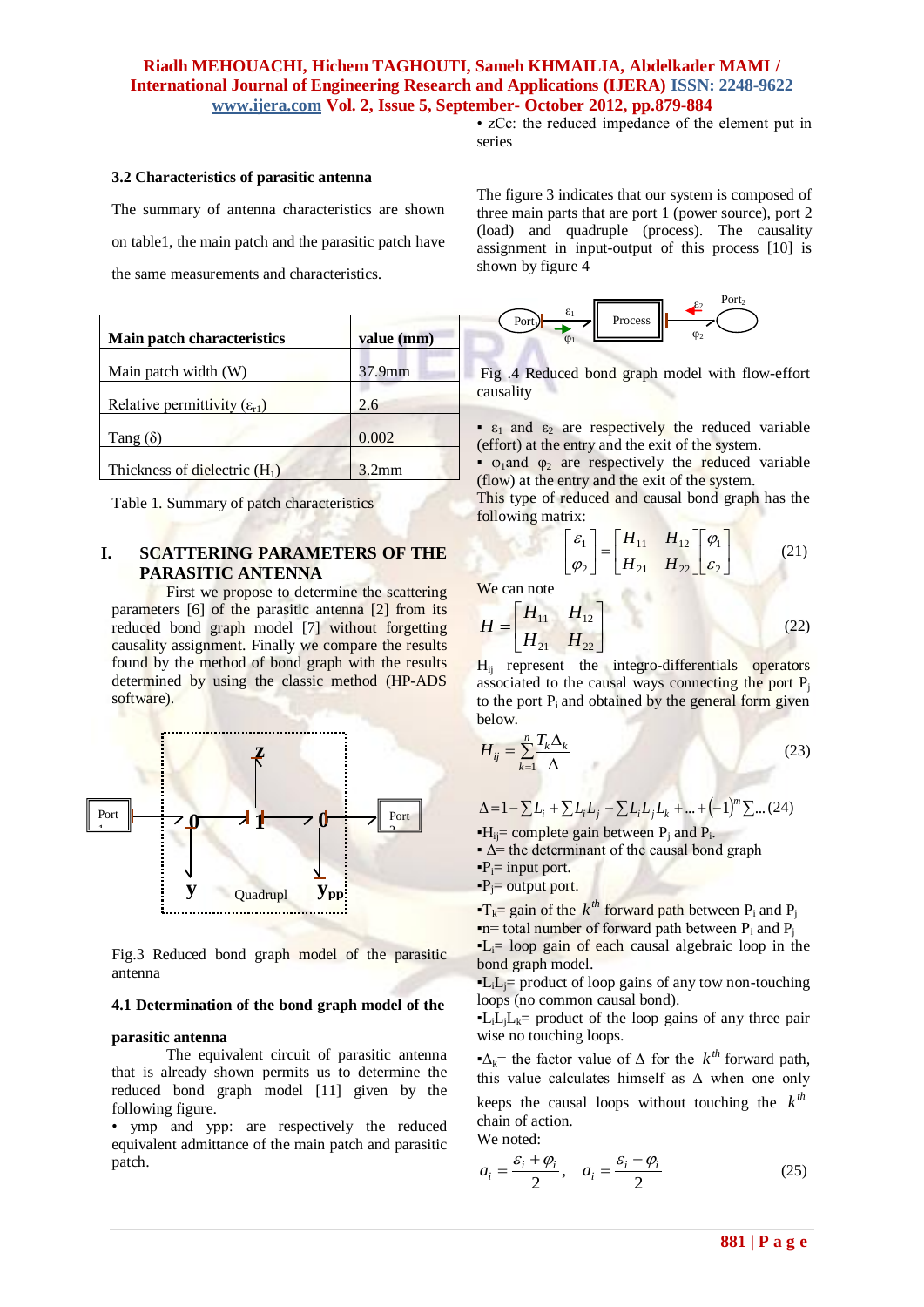Fig. 5 Decomposition of reduced bond graph model

$$
\varepsilon_i = \frac{V}{\sqrt{R_0}}, \quad \varphi_i = I \sqrt{R_0}
$$
\n(26)

These are reduced voltage and current.

$$
\begin{pmatrix} \varepsilon_1 \\ \varphi_1 \end{pmatrix} = \frac{1}{\sqrt{2}} \begin{pmatrix} 1 & 1 \\ 1 & -1 \end{pmatrix} \begin{pmatrix} a_1 \\ b_1 \end{pmatrix}
$$
\n(27)  
\n
$$
\begin{pmatrix} \varepsilon_2 \\ -\varphi_2 \end{pmatrix} = \frac{1}{\sqrt{2}} \begin{pmatrix} 1 & 1 \\ 1 & -1 \end{pmatrix} \begin{pmatrix} a_2 \\ b_2 \end{pmatrix}
$$
\n(28)  
\n
$$
\begin{pmatrix} b_1 \\ a_1 \end{pmatrix} = \begin{pmatrix} w_{11} & w_{12} \\ w_{21} & w_{22} \end{pmatrix} \begin{pmatrix} a_2 \\ b_2 \end{pmatrix} = (W) \begin{pmatrix} a_2 \\ b_2 \end{pmatrix}
$$
\n(29)

We use the preceding equations; we can find for each case of causality one wave matrix.

$$
W = \frac{1}{2H_{21}} \left[ 1 - H_{11} + H_{22} - \Delta H \quad 1 - H_{11} - H_{22} + \Delta H \right]
$$
  
(30)

With

 $\Delta$ 

$$
\Delta H = H_{11} H_{22} - H_{12} H_{21} \tag{31}
$$

The following scattering matrix gives us the scattering parameters:

$$
\binom{b_1}{b_2} = \binom{s_{11}}{s_{21}} \frac{s_{12}}{s_{22}} \binom{a_2}{a_2} = (S) \binom{a_1}{A_2} \tag{32}
$$

The relation between equations permits us to get the following equations:

$$
\begin{cases}\nw_{11} = -s_{22} s_{21}^{-1} \\
w_{12} = s_{21}^{-1} \\
w_{21} = (s_{12} s_{21} - s_{11} s_{22}) s_{21}^{-1} \\
w_{22} = s_{11} s_{21}^{-1}\n\end{cases}
$$

The corresponding scattering matrix is given by:

$$
S^{T} = \begin{bmatrix} w_{12}w_{22}^{-1} & (w_{11}w_{22} - w_{21}w_{12})w_{22}^{-1} \\ w_{22}^{-1} & -w_{21}w_{22}^{-1} \end{bmatrix} (33)
$$

We can make a decomposition of the reduced bond graph model [3] [9] [10] given by figure 3 to determine the W matrix easily, this decomposition is given by figure 5 and 6





Fig. 6 The first and the second sub-model

$$
y_{mp} = \tau_{cmp}S + \frac{1}{\tau_{Lmp}S} + \frac{1}{\tau_{Rmp}}
$$
 (34)

$$
y_{pp} = \tau_{cpp} s + \frac{1}{\tau_{Lpp} s} + \frac{1}{\tau_{Rpp}}
$$
(35)

$$
z_{Cc} = \tau_{Cc} s \tag{36}
$$

Where:  
\n
$$
\tau_{Ci} = R_0 * C_i
$$
\n
$$
\tau_{Li} = \frac{L_i}{R_0}
$$

 $R_0$ : the scaling resistance and s: The Laplace operator.

We have the integro-differentials operators given by the previously equations.

$$
L_1 = \frac{-1}{z_{mp}y_{Cc}}
$$
: Loop gains of algebraic given by sub-

model.

 $z_{mp}y_{Cr}$ 1  $\Delta_1 = 1 +$ : Determinant of causal bond graph

of the first sub model.

The following equations represent the integro-

differentials operators of the model  
\n
$$
H_{11} = \frac{z_{Cc}}{z_{Cc} y_{mp} + 1}
$$
\n
$$
H_{12} = \frac{1}{z_{Cc} y_{mp} + 1}
$$
\n
$$
H_{21} = \frac{1}{z_{Cc} y_{mp} + 1}
$$
\n
$$
H_{22} = \frac{-y_{mp}}{z_{Cc} y_{mp} + 1}
$$
\n
$$
H = \frac{-1}{z_{Cc} y_{mp} + 1}
$$
\n
$$
(37)
$$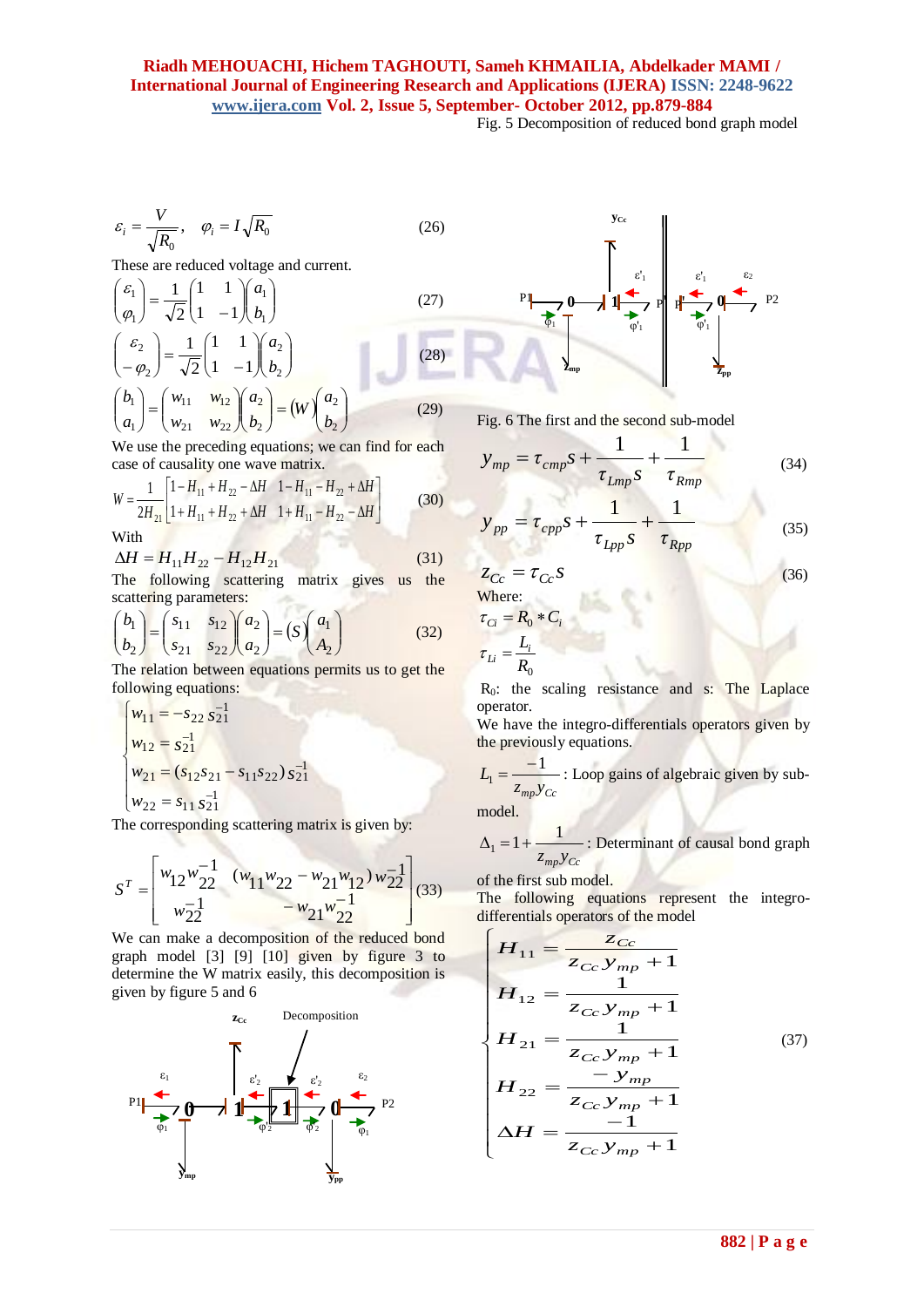The equation  $23$  we permit to extract in the following matrix.

 $\overline{\phantom{a}}$ ⅃  $\overline{\phantom{a}}$ L L þ  $+ z_{Cr} - y_{nn}$   $z_{Cr}y_{nn} + z_{Cr} + y_{nn}$  $-z_{Cc} - y_m + 2$   $z_{Cc}y_m - z_{Cc}$  +  $=\frac{2}{2}\begin{bmatrix} a & b & c & c & d \\ z & z & z \end{bmatrix}$   $\frac{a}{z_c} \cdot y_m + z_{c} - y_m$   $\frac{z_c}{z_m} \cdot y_m + z_{c} + y_m + 2$ 2 2 1  $\begin{array}{c|c|c|c} 1 & 2 & z_{Cc}y_{pp} + z_{Cc} - y_{pp} & z_{Cc}y_{pp} + z_{Cc} + y_{pp} \end{array}$  $Cc$  *Pp*  $\sim$   $Cc$  *Pp*  $\sim$   $Cc$  *Pp*  $\sim$   $Cc$  *Pp*  $z_{Cc} y_{m} + z_{Cc} - y_{m}$   $z_{Cc} y_{m} + z_{Cc} + y$  $z_{Cc} y_{m} - z_{Cc} - y_{m} + 2$   $z_{Cc} y_{m} - z_{Cc} + y$  $W_1 = \frac{1}{2} \begin{vmatrix} \frac{\kappa_{Cc} y_{pp}}{\kappa_{Cc} y_{pp}} & \frac{\kappa_{Cc} y_{pp}}{\kappa_{Cc} y_{pp}} & \frac{\kappa_{Cc} y_{pp}}{\kappa_{Cc} y_{pp}} \end{vmatrix}$  (38)

With the same method we can determine  $W_2$ 

$$
W_2 = \frac{1}{2} \begin{bmatrix} 2 - y_{mp} & y_{mp} \\ y_{mp} & 2 + y_{pp} \end{bmatrix}
$$
 (39)

 The wave matrix of the complete model can be given by the product of the first and the second wave matrix [8].

$$
W_T = W_1 * W_p = \begin{pmatrix} W_{11} & W_{12} \\ W_{21} & W_{22} \end{pmatrix}
$$
 (40)

# **4.2 Simulations results**

We used a simple programming and simulation under Maple software to determine scattering parameters. The variation of parasitic antenna bandwidth according to the capacity of coupling between the two patches is represented by figure 6.



Fig.7 Variation of parasitic antenna bandwidth according Cc (using bond graph approach)

Our survey showed us that the variation of the coupling capacity  $C_c$  modifies the bandwidth as shown on the figure 7.

Indeed, Cc essentially depends on surfaces occupied by the two patches, the permittivity of substrate that separates them as well as the distance between the two resonant poles. Figure 6 show that the wideband increases progressively if the capacity of  $C_c$  coupling increases; the variation of  $C_c$  between 1.7pF and 4pF increases the wideband with 50 MHz.



The simulation given by figure 8 shows the variation of parasitic antenna bandwidth according Cc if we

use the HP-ADS software.

Fig.8 Variation of parasitic antenna bandwidth according Cc (under HP-ADS software)

We can see that the two results are similar, if we use the traditional method (HP-ADS software) or we used this new method (the bond graph approach), we find the same characteristics of the reflection coefficient.

### **IV. CONCLUSION**

This study designed the parasitic antenna that has a narrow bandwidth. We notice that the bandwidth is variable by varying the coupling capacity which is proportional to the dimensions of the parasitic patch and the distance between the two patches. In this paper we chose the tool of modelling using band graph approach to analyze the parasitic antenna, this tool offers us several advantages as the possibility to simulate structures of a simple, fast, efficient and more economic manner. For these reasons, it is possible to apply this new analysis method in many wireless systems and microwaves domain.

## **ACKNOWLEDGEMENTS**

We would like to thank especially *Prof. MAMI Abdelkader* and *Dr. TAGHOUTI Hichem*  for the time and guidance given throughout the all carried out works, without forgetting the members of the unit of electronics and high frequency circuits *Mr. MEHOUACHI Riadh* and *Miss. KHMAILIA Sameh* and all those who contributed and aided for this study in particularly L.A.C.S members (Laboratory of analysis and command systems).

#### **REFERENCES**

- [1] K. chin, H. Chang, and J. Liu, "Design of LTCC Wideband Patch Antenna for LMDS Band Applications'' *Antenna and wireless propagation letters*, Vol.9, 2010
- [2] R. Mehouachi, H. Taghouti, S. Khmailia and M. Abdelkader "Modeling and Simulation of the Patch Antenna by using